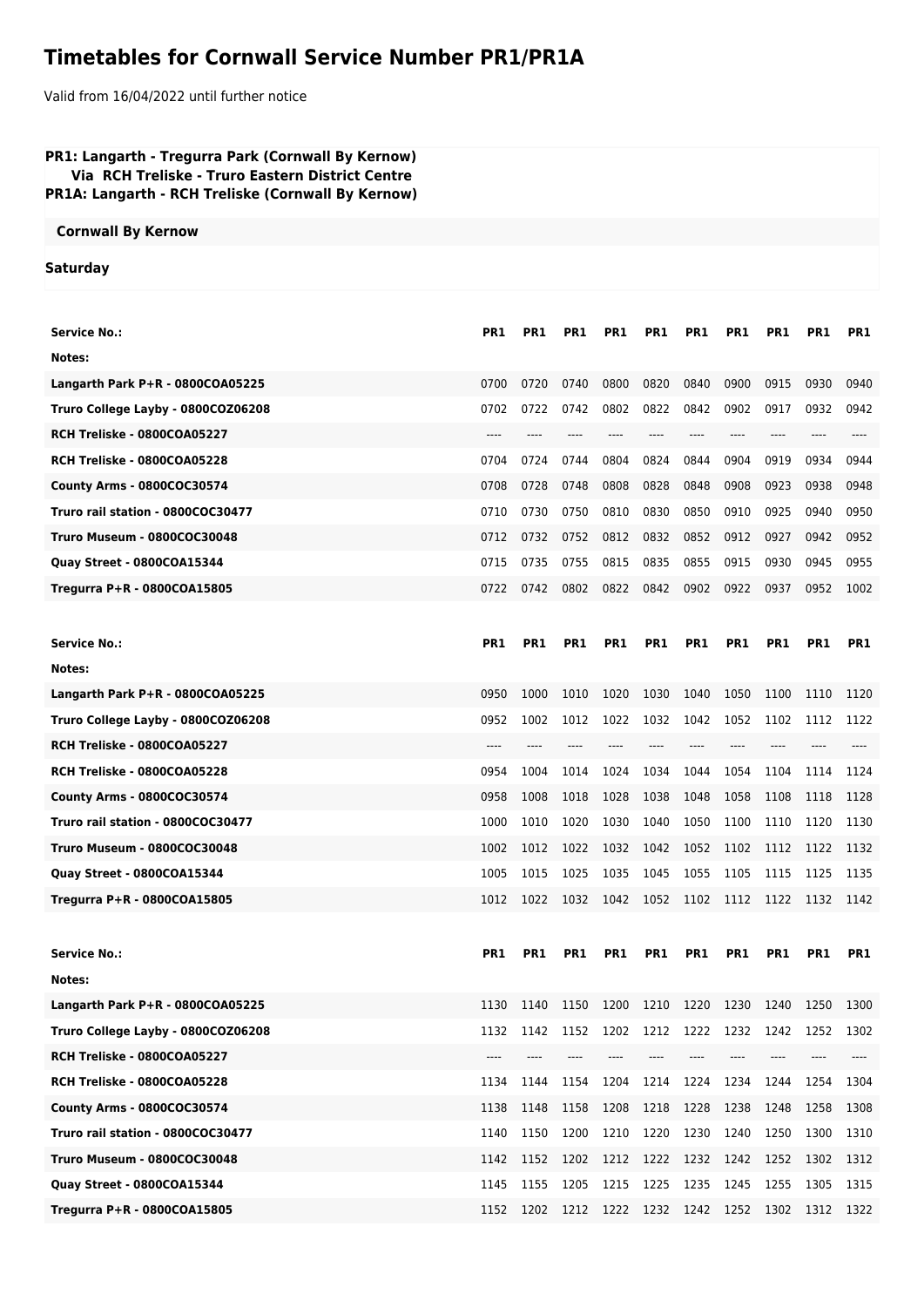| <b>Service No.:</b>                | PR <sub>1</sub> | PR <sub>1</sub> | PR1  | PR1        | PR1        | PR1            | PR1             | PR1        | PR1        | PR1        |
|------------------------------------|-----------------|-----------------|------|------------|------------|----------------|-----------------|------------|------------|------------|
| Notes:                             |                 |                 |      |            |            |                |                 |            |            |            |
| Langarth Park P+R - 0800COA05225   | 1310            | 1320            | 1330 | 1340       | 1350       | 1400           | 1410            | 1420       | 1430       | 1440       |
| Truro College Layby - 0800COZ06208 | 1312            | 1322            | 1332 | 1342       | 1352       | 1402           | 1412            | 1422       | 1432       | 1442       |
| RCH Treliske - 0800COA05227        | ----            |                 | ---- | $---$      |            | ----           | ----            |            |            |            |
| RCH Treliske - 0800COA05228        | 1314            | 1324            | 1334 | 1344       | 1354       | 1404           | 1414            | 1424       | 1434       | 1444       |
| County Arms - 0800COC30574         | 1318            | 1328            | 1338 | 1348       | 1358       | 1408           | 1418            | 1428       | 1438       | 1448       |
| Truro rail station - 0800COC30477  | 1320            | 1330            | 1340 | 1350       | 1400       | 1410           | 1420            | 1430       | 1440       | 1450       |
| <b>Truro Museum - 0800COC30048</b> | 1322            | 1332            | 1342 | 1352       | 1402       | 1412           | 1422            | 1432       | 1442       | 1452       |
| Quay Street - 0800COA15344         | 1325            | 1335            | 1345 | 1355       | 1405       | 1415           | 1425            | 1435       | 1445       | 1455       |
| Tregurra P+R - 0800COA15805        | 1332            | 1342            | 1352 | 1402       | 1412       | 1422           | 1432            | 1442       | 1452       | 1502       |
|                                    |                 |                 |      |            |            |                |                 |            |            |            |
| <b>Service No.:</b>                | <b>PR1</b>      | PR <sub>1</sub> | PR1  | <b>PR1</b> | <b>PR1</b> | PR1            | PR <sub>1</sub> | <b>PR1</b> | <b>PR1</b> | <b>PR1</b> |
| Notes:                             |                 |                 |      |            |            |                |                 |            |            |            |
| Langarth Park P+R - 0800COA05225   | 1450            | 1500            | 1510 | 1520       | 1530       | 1540           | 1550            | 1600       | 1610       | 1620       |
| Truro College Layby - 0800COZ06208 | 1452            | 1502            | 1512 | 1522       | 1532       | 1542           | 1552            | 1602       | 1612       | 1622       |
| RCH Treliske - 0800COA05227        | ----            |                 |      |            |            |                |                 |            |            |            |
| RCH Treliske - 0800COA05228        | 1454            | 1504            | 1514 | 1524       | 1534       | 1544           | 1554            | 1604       | 1614       | 1624       |
| County Arms - 0800COC30574         | 1458            | 1508            | 1518 | 1528       | 1538       | 1548           | 1558            | 1608       | 1618       | 1628       |
| Truro rail station - 0800COC30477  | 1500            | 1510            | 1520 | 1530       | 1540       | 1550           | 1600            | 1610       | 1620       | 1630       |
| <b>Truro Museum - 0800COC30048</b> | 1502            | 1512            | 1522 | 1532       | 1542       | 1552           | 1602            | 1612       | 1622       | 1632       |
| Quay Street - 0800COA15344         | 1505            | 1515            | 1525 | 1535       | 1545       | 1555           | 1605            | 1615       | 1625       | 1635       |
|                                    |                 |                 |      |            |            |                |                 |            |            |            |
| Tregurra P+R - 0800COA15805        | 1512            | 1522            | 1532 | 1542       | 1552       | 1602           | 1612            | 1622       | 1632       | 1642       |
|                                    |                 |                 |      |            |            |                |                 |            |            |            |
| <b>Service No.:</b>                | PR <sub>1</sub> | PR <sub>1</sub> | PR1  | PR1        | PR1        | PR1            | PR1             | PR1        | PR1        | PR1        |
| Notes:                             |                 |                 |      |            |            |                |                 |            |            |            |
| Langarth Park P+R - 0800COA05225   | 1630            | 1640            | 1650 | 1700       |            | 1715 1730 1745 |                 | 1800       | 1815       | 1830       |
| Truro College Layby - 0800COZ06208 | 1632            | 1642            | 1652 | 1702       | 1717       | 1732           | 1747            | 1802       | 1817       | 1832       |
| RCH Treliske - 0800COA05227        | ----            |                 |      |            |            |                |                 |            |            |            |
| RCH Treliske - 0800COA05228        | 1634            | 1644            | 1654 | 1704       | 1719       | 1734           | 1749            | 1804       | 1819       | 1834       |
| County Arms - 0800COC30574         | 1638            | 1648            | 1658 | 1708       | 1723       | 1738           | 1753            | 1808       | 1823       | 1838       |
| Truro rail station - 0800COC30477  | 1640            | 1650            | 1700 | 1710       | 1725       | 1740           | 1755            | 1810       | 1825       | 1840       |
| <b>Truro Museum - 0800COC30048</b> | 1642            | 1652            | 1702 | 1712       | 1727       | 1742           | 1757            | 1812       | 1827       | 1842       |
| Quay Street - 0800COA15344         | 1645            | 1655            | 1705 | 1715       | 1730       | 1745           | 1800            | 1815       | 1830       | 1845       |
| Tregurra P+R - 0800COA15805        | 1652            | 1702            | 1712 | 1722       | 1737       | 1752           | 1807            | 1822       | 1837       | 1852       |
|                                    |                 |                 |      |            |            |                |                 |            |            |            |
| <b>Service No.:</b>                |                 |                 |      |            |            |                |                 |            | PR1        |            |
| Notes:                             |                 |                 |      |            |            |                |                 |            |            |            |
| Langarth Park P+R - 0800COA05225   |                 |                 |      |            |            |                |                 |            | 1845       |            |
| Truro College Layby - 0800COZ06208 |                 |                 |      |            |            |                |                 |            | 1847       |            |
| RCH Treliske - 0800COA05227        |                 |                 |      |            |            |                |                 |            | $\cdots$   |            |
| RCH Treliske - 0800COA05228        |                 |                 |      |            |            |                |                 |            | 1849       |            |
| County Arms - 0800COC30574         |                 |                 |      |            |            |                |                 |            | 1853       |            |
| Truro rail station - 0800COC30477  |                 |                 |      |            |            |                |                 |            | 1855       |            |

**Quay Street - 0800COA15344** 1900

**Tregurra P+R - 0800COA15805** 1907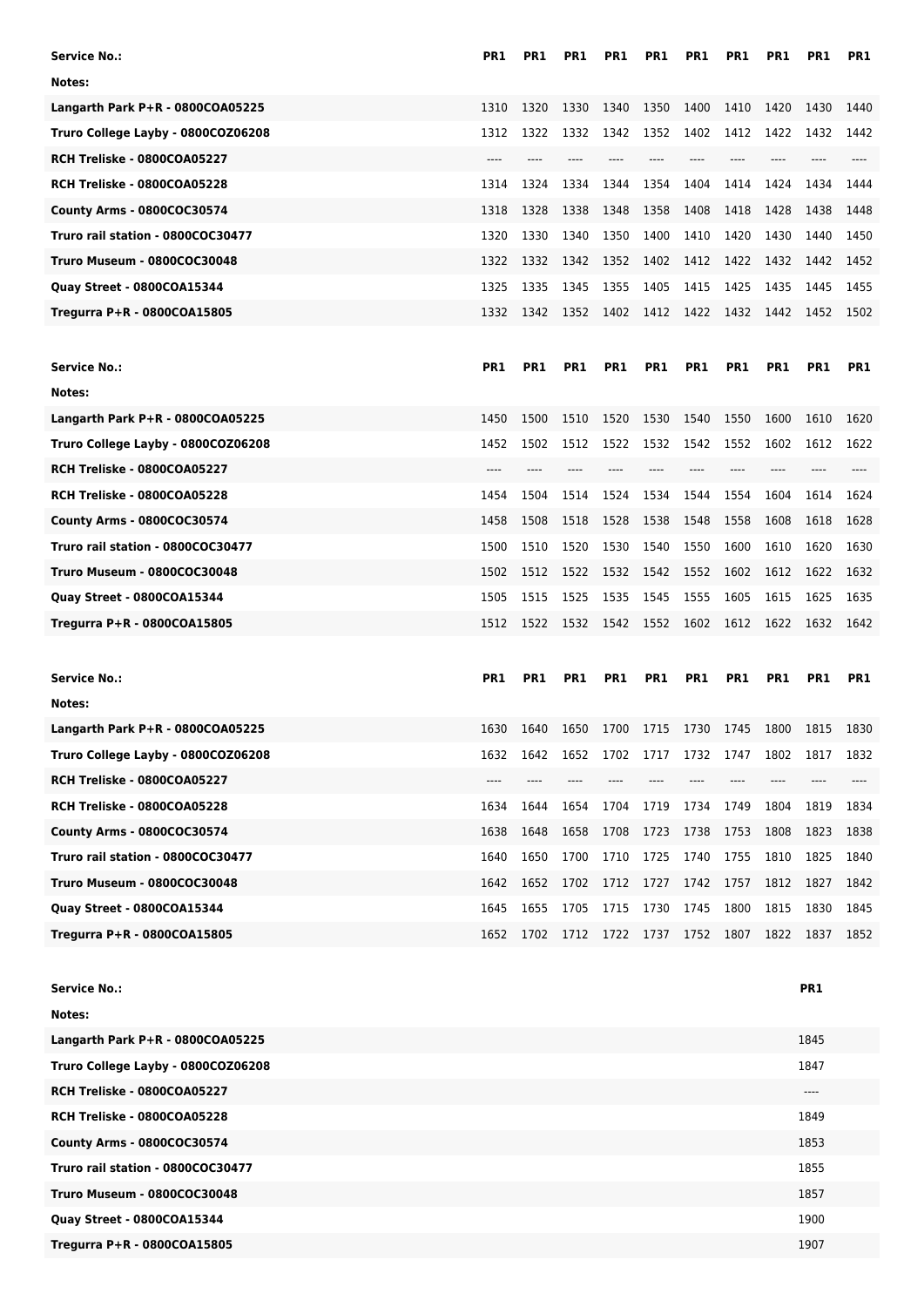## **PR1: Tregurra Park - Langarth (Cornwall By Kernow) Via Truro Eastern District Centre - RCH Treliske PR1A: RCH Treliske - Langarth (Cornwall By Kernow)**

## **Cornwall By Kernow**

## **Saturday**

| <b>Service No.:</b>                |      |      | PR1             | PR1             | PR1             | PR1             | PR1             | PR1             | PR1             | PR1             | PR1        | PR <sub>1</sub> |
|------------------------------------|------|------|-----------------|-----------------|-----------------|-----------------|-----------------|-----------------|-----------------|-----------------|------------|-----------------|
| Notes:                             |      |      |                 |                 |                 |                 |                 |                 |                 |                 |            |                 |
| Tregurra P+R - 0800COA15806        |      |      | 0635            | 0705            | 0725            | 0745            | 0805            | 0825            | 0845            | 0905            | 0920       | 0935            |
| <b>Quay Street - 0800COA05271</b>  |      |      | 0641            | 0711            | 0731            | 0751            | 0811            | 0831            | 0851            | 0911            | 0926       | 0941            |
| Victoria Square - 0800COC30017     |      |      | 0644            | 0714            | 0734            | 0754            | 0814            | 0834            | 0854            | 0914            | 0929       | 0944            |
| Truro rail station - 0800COC30475  |      |      | 0647            | 0717            | 0737            | 0757            | 0817            | 0837            | 0857            | 0917            | 0932       | 0947            |
| County Arms - 0800COC30575         |      |      | 0650            | 0720            | 0740            | 0800            | 0820            | 0840            | 0900            | 0920            | 0935       | 0950            |
| RCH Treliske - 0800COA05227        |      |      | 0654            | 0724            | 0744            | 0804            | 0824            | 0844            | 0904            | 0924            | 0939       | 0954            |
| Truro College Layby - 0800COC30566 |      |      | 0656            | 0726            | 0746            | 0806            | 0826            | 0846            | 0906            | 0926            | 0941       | 0956            |
| Langarth Park P+R - 0800COA05225   |      |      | 0659            | 0729            | 0749            | 0809            | 0829            | 0849            | 0909            | 0929            | 0944       | 0959            |
| <b>Service No.:</b>                |      |      | PR <sub>1</sub> | <b>PR1</b>      | <b>PR1</b>      | <b>PR1</b>      | <b>PR1</b>      | PR <sub>1</sub> | PR <sub>1</sub> | <b>PR1</b>      | <b>PR1</b> | <b>PR1</b>      |
| Notes:                             |      |      |                 |                 |                 |                 |                 |                 |                 |                 |            |                 |
| Tregurra P+R - 0800COA15806        |      |      | 0945            | 0955            | 1005            | 1015            | 1025            | 1035            | 1045            | 1055            | 1105       | 1115            |
| Quay Street - 0800COA05271         |      |      | 0951            | 1001            | 1011            | 1021            | 1031            | 1041            | 1051            | 1101            | 1111       | 1121            |
| Victoria Square - 0800COC30017     |      |      | 0954            | 1004            | 1014            | 1024            | 1034            | 1044            | 1054            | 1104            | 1114       | 1124            |
| Truro rail station - 0800COC30475  |      |      | 0957            | 1007            | 1017            | 1027            | 1037            | 1047            | 1057            | 1107            | 1117       | 1127            |
| County Arms - 0800COC30575         |      |      | 1000            | 1010            | 1020            | 1030            | 1040            | 1050            | 1100            | 1110            | 1120       | 1130            |
| RCH Treliske - 0800COA05227        |      |      | 1004            | 1014            | 1024            | 1034            | 1044            | 1054            | 1104            | 1114            | 1124       | 1134            |
| Truro College Layby - 0800COC30566 |      |      | 1006            | 1016            | 1026            | 1036            | 1046            | 1056            | 1106            | 1116            | 1126       | 1136            |
| Langarth Park P+R - 0800COA05225   |      |      | 1009            | 1019            | 1029            | 1039            | 1049            | 1059            | 1109            | 1119            | 1129       | 1139            |
|                                    |      |      |                 |                 |                 |                 |                 |                 |                 |                 |            |                 |
| <b>Service No.:</b>                |      |      | PR1             | PR <sub>1</sub> | PR1             | PR <sub>1</sub> | PR <sub>1</sub> | PR1             | PR1             | PR <sub>1</sub> | PR1        | PR1             |
| Notes:                             |      |      |                 |                 |                 |                 |                 |                 |                 |                 |            |                 |
| Tregurra P+R - 0800COA15806        |      |      | 1125            | 1135            | 1145            | 1155            | 1205            | 1215            | 1225            | 1235            | 1245       | 1255            |
| Quay Street - 0800COA05271         |      |      | 1131            | 1141            | 1151            | 1201            | 1211            | 1221            | 1231            | 1241            | 1251       | 1301            |
| Victoria Square - 0800COC30017     |      |      | 1134            | 1144            | 1154            | 1204            | 1214            | 1224            | 1234            | 1244            | 1254       | 1304            |
| Truro rail station - 0800COC30475  |      |      | 1137            | 1147            | 1157            | 1207            | 1217            | 1227            | 1237            | 1247            | 1257       | 1307            |
| County Arms - 0800COC30575         |      |      | 1140            | 1150            | 1200            | 1210            | 1220            | 1230            | 1240            | 1250            | 1300       | 1310            |
| RCH Treliske - 0800COA05227        |      |      | 1144            | 1154            | 1204            | 1214            | 1224            | 1234            | 1244            | 1254            | 1304       | 1314            |
| Truro College Layby - 0800COC30566 |      |      | 1146            | 1156            | 1206            | 1216            | 1226            | 1236            | 1246            | 1256            | 1306       | 1316            |
| Langarth Park P+R - 0800COA05225   |      |      | 1149            | 1159            | 1209            | 1219 1229       |                 | 1239            | 1249            | 1259            | 1309       | 1319            |
|                                    |      |      |                 |                 |                 |                 |                 |                 |                 |                 |            |                 |
| <b>Service No.:</b>                | PR1  | PR1  | PR1             | PR <sub>1</sub> | PR <sub>1</sub> | PR <sub>1</sub> |                 | PR <sub>1</sub> | PR1             | PR <sub>1</sub> |            | PR1             |
| Notes:                             |      |      |                 |                 |                 |                 |                 |                 |                 |                 |            |                 |
| Tregurra P+R - 0800COA15806        | 1305 | 1315 | 1325            | 1335            | 1345            | 1355            |                 | 1405            | 1415            | 1425            |            | 1435            |
| Quay Street - 0800COA05271         | 1311 | 1321 | 1331            | 1341            | 1351            | 1401            |                 | 1411            | 1421            | 1431            |            | 1441            |

| <b>Quay Street - 0800COA05271</b>  | 1311 | 1321 | 1331 | 1341 | 1351 | 1401 | 1411 | 1421 | 1431 | 1441 |
|------------------------------------|------|------|------|------|------|------|------|------|------|------|
| Victoria Square - 0800COC30017     | 1314 | 1324 | 1334 | 1344 | 1354 | 1404 | 1414 | 1424 | 1434 | 1444 |
| Truro rail station - 0800COC30475  | 1317 | 1327 | 1337 | 1347 | 1357 | 1407 | 1417 | 1427 | 1437 | 1447 |
| <b>County Arms - 0800COC30575</b>  | 1320 | 1330 | 1340 | 1350 | 1400 | 1410 | 1420 | 1430 | 1440 | 1450 |
| RCH Treliske - 0800COA05227        | 1324 | 1334 | 1344 | 1354 | 1404 | 1414 | 1424 | 1434 | 1444 | 1454 |
| Truro College Layby - 0800COC30566 | 1326 | 1336 | 1346 | 1356 | 1406 | 1416 | 1426 | 1436 | 1446 | 1456 |
| Langarth Park P+R - 0800COA05225   | 1329 | 1339 | 1349 | 1359 | 1409 | 1419 | 1429 | 1439 | 1449 | 1459 |